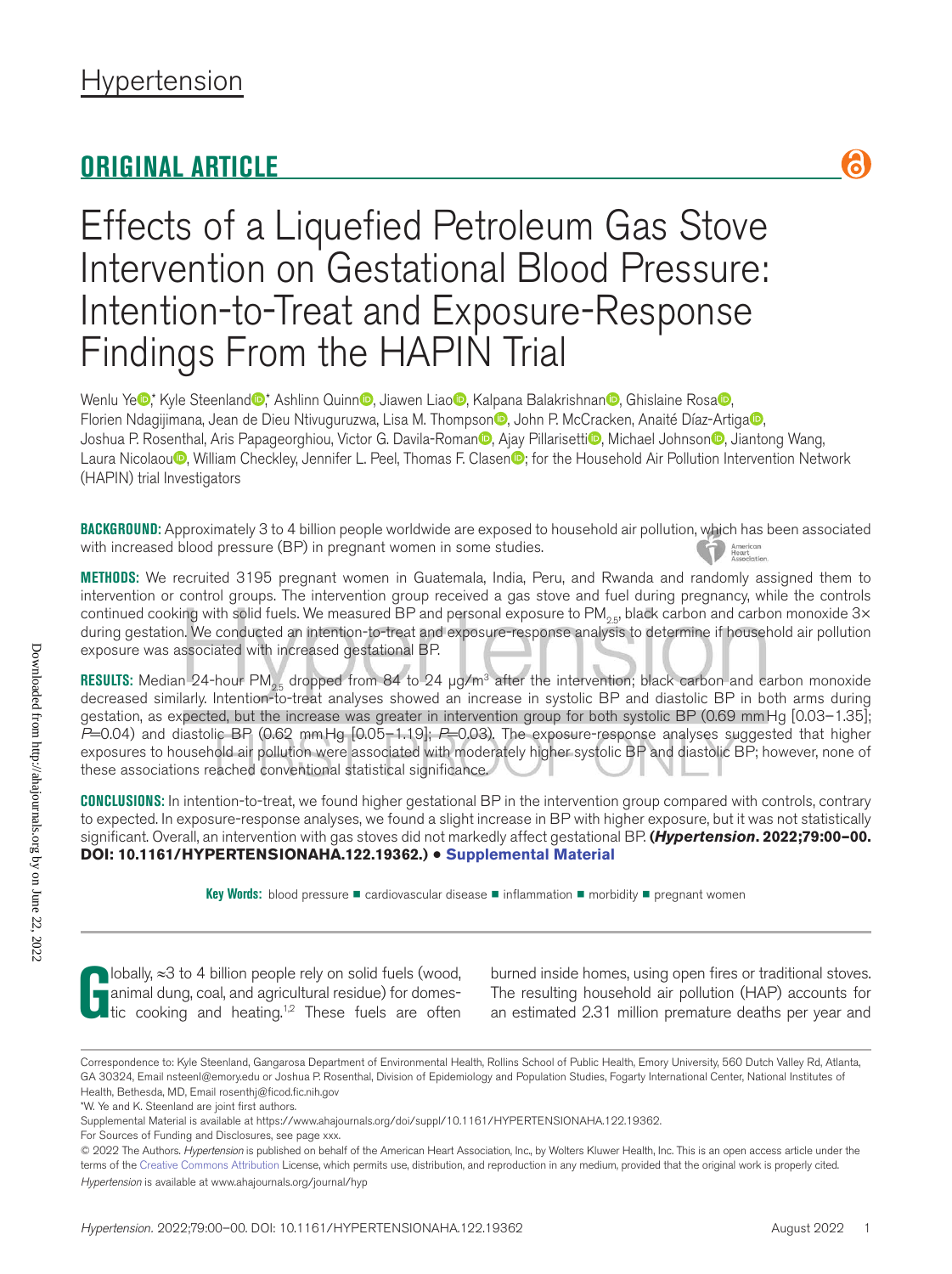## NOVELTY AND RELEVANCE

### What Is New?

This is the first randomized controlled trial to assess the impact of a liquified petroleum gas intervention on blood pressure (BP) among pregnant women throughout their pregnancy.

The trial achieved a marked reduction of personal exposure to household air pollution (HAP) in the intervention group.

#### What Is Relevant?

We found no protective effect of lowering exposure on BP.

### Clinical/Pathophysiological Implications?

Hypertensive disorders of pregnancy are among the leading causes of maternal and fetal morbidity in low-middle income countries but may not be related to HAP. Our population was very healthy; further work might focus on women with more risk factors for gestational hypertension.

### List of Nonstandard Abbreviations and Acronyms

| ВC           | black carbon                                    |
|--------------|-------------------------------------------------|
| BMI          | body mass index                                 |
| ВP           | blood pressure                                  |
| CO           | carbon monoxide                                 |
| DBP          | diastolic BP                                    |
| НАР          | household air pollution                         |
| <b>HAPIN</b> | Household Air Pollution Intervention<br>Network |
|              |                                                 |
| <b>IRC</b>   | International Research Center                   |
| ITT          | intention-to-treat                              |
| <b>LPG</b>   | liquified petroleum gas                         |
| MAP          | mean arterial pressure                          |
| PМ           | particulate matter                              |
| RCT          | randomized controlled trial                     |
| SBP          | systolic BP                                     |
|              |                                                 |

91.5 million disability-adjusted life years.<sup>3</sup> This largely preventable exposure remains a leading risk factor for morbidity and mortality worldwide. Poor populations in low- and middle-income countries bear most of this burden.3

Elevated blood pressure (BP), a risk factor for cardiovascular disease, has been shown to be positively associated with particulate matter  $(PM_{25})$  exposure in studies of ambient air pollution.<sup>4</sup> However, studies of BP in relation to HAP are relatively sparse. The association between BP and HAP exposure from solid fuel combustion has been studied in nonpregnant women in Guatemala,<sup>5</sup> Honduras,<sup>6</sup> Nicaragua,<sup>7</sup> Bolivia,<sup>8</sup> China, 9-11 and Peru.<sup>12</sup> These studies are reasonably consistent in finding a positive association between HAP and higher systolic BP (SBP), particularly in older women (≥40 years old). A recent systematic review examining HAP and hypertension concluded that the use of solid fuels was associated with increased risk of hypertension.13 Biological mechanisms by which air pollution exposure could increase BP include pathways through an imbalance of

**Original Article**

**ORIGINAL ARTICLE** 

the lung autonomic nerve system, systematic oxidative stress and inflammation, and endothelial dysfunction.<sup>14-17</sup>

The relationship between HAP and gestational BP is less well described. BP among pregnant women is known to vary throughout pregnancy, rising in the third trimester.18,19 Hypertension in pregnancy is associated with a variety of disorders, including preeclampsia and eclampsia, increasing morbidity and mortality risks for both mother and infant.<sup>20</sup>

There have been 4 studies which have investigated the effects of HAP on BP in pregnant women; 3 found some evidence that lower exposure to biomass smoke is associated with lower BP. In a preintervention crosssectional study of 817 pregnant women participating in a clean cooking randomized controlled trial (RCT) in Ghana, Quinn et  $a^{21}$  reported a positive association between personal exposure to carbon monoxide (CO) and diastolic BP (DBP; 0.43 mmHg [95% CI, 0.01–0.86]), in spite of some literature suggesting that CO is an endogenous vasodilator with the potential to lower BP.<sup>22</sup> In a smaller study among the same population, Quinn et al $23$ followed 44 pregnant women and found that peak CO exposure (>4.1 ppm) in the 2 hours before BP measurement was associated significantly with acute increases in both SBP (4.3 mmHg [95% CI, 1.1–7.2]) and DBP (4.5 mmHg [95% CI, 1.9–7.2]). In an ethanol stove and fuel RCT in Nigeria (N=162 intervention, N=162 controls) using repeated measures, Alexander et al $24$  found that an ethanol cookstove intervention resulted in a lower post-randomization DBP in the intervention group versus controls (P=0.004). However, personal exposure monitoring for  $PM_{25}$  found no significant exposure reduction due to the intervention.25

In contrast to these three studies with either positive or null associations between higher exposure and higher BP, a cross-sectional study in India of 1369 pregnant women reported that use of biomass cooking fuel was associated with both lower SBP (-2.0 mmHg [95% CI, −3.77 to −0.31]) and DBP (−1.96 mmHg [95% CI, −3.60 to −0.30]) compared with gas users. However, no exposure data were reported, and BP was measured in the 24 hours after delivery of the child.<sup>26</sup>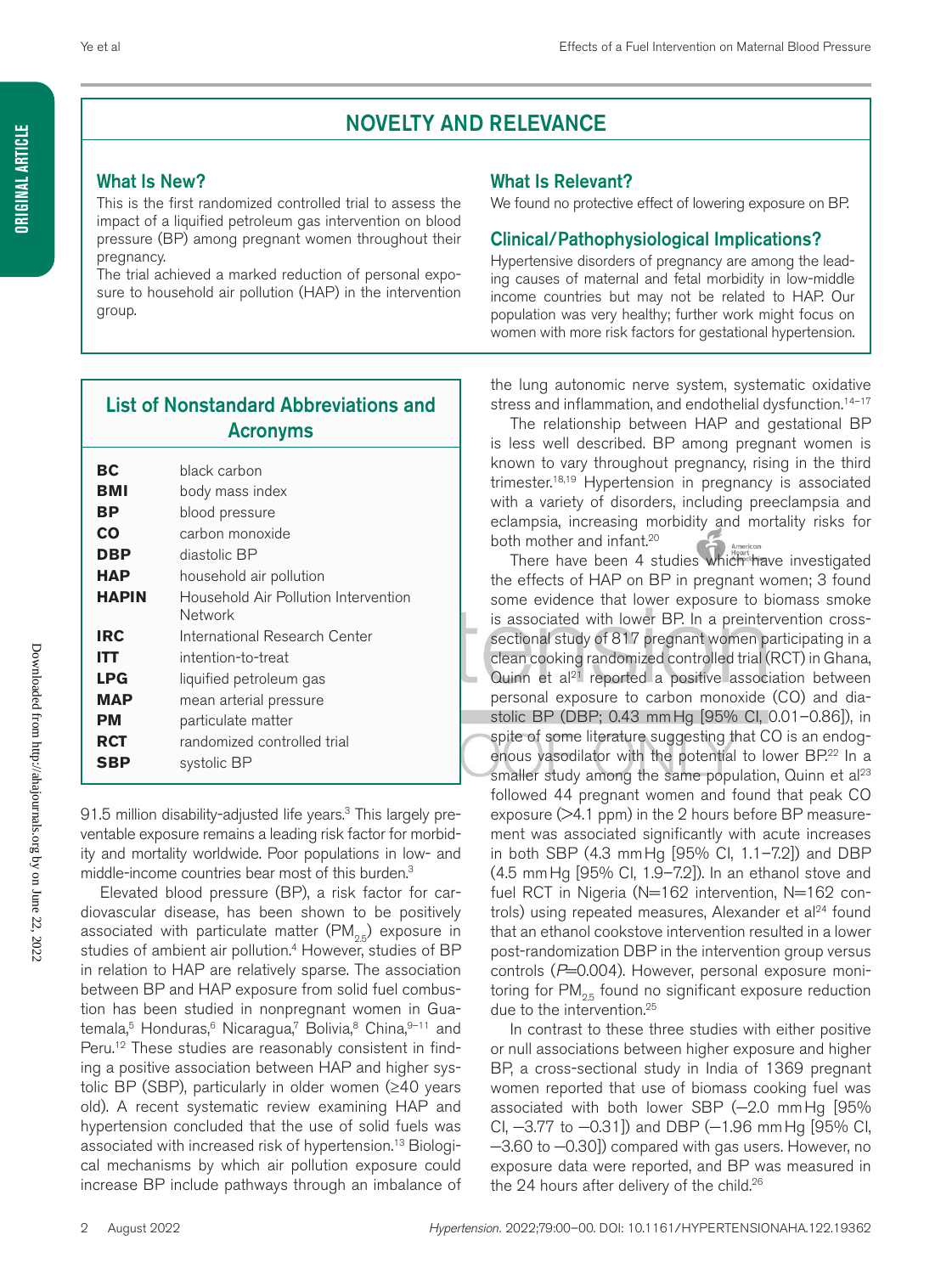Here we present findings from intention-to-treat (ITT) analyses of the effects on gestational BP of an liquified petroleum gas (LPG) stove and fuel distribution intervention using data from the HAPIN trial (Household Air Pollution Intervention Network).<sup>27</sup> We also explore the association between  $PM_{2.5}$ , black carbon (BC), and CO exposures and gestational BP in exposure-response analyses. This trial is based on a large population in which the intervention led to a marked lowering of exposure, and there were three measurements of both BP and exposure during gestation. Gestational BP was a secondary outcome for this trial.

### METHODS

### Study Design and Intervention

All data and materials will be made publicly available at the (repository name) and can be accessed at (persistent URL or DOI).

This study was based on data from pregnant women participants enrolled in the HAPIN trial.<sup>27-29</sup> The HAPIN trial is a multicenter, individually RCT in 3195 households in 4 International Research Centers (IRCs): Guatemala, India, Peru, and Rwanda. The trial is registered with clinicaltrials.gov (NCT02944682).

We enrolled ≈800 biomass-using households with pregnant women at each IRC and randomly assigned half of the households to receive the intervention, which consisted of a LPG stove, free fuel supply, and behavioral messaging to encourage exclusive LPG use. Control households received no intervention but were eligible to receive the same stove and fuel or alternative compensation after the trial completion.<sup>30</sup> An assessment of intervention adherence showed that 96% of intervention households reported LPG stove use in the previous 24 hours at both follow-up visits during pregnancy, and temperature-logging stove use monitoring data largely confirmed this.<sup>31</sup>

Study protocols and procedures were reviewed and approved by institutional review boards or Ethics Committees of Emory University (00089799), Johns Hopkins University (00007403), Sri Ramachandra Institute of Higher Education and Research (IEC-N1/16/JUL/54/49) and the Indian Council of Medical Research—Health Ministry Screening Committee (5/8/4- 30/(Env)/Indo-US/2016-NCD-I, Universidad del Valle de Guatemala (146-08-2016) and Guatemalan Ministry of Health National Ethics Committee (11-2016), Asociación Beneficia PRISMA (CE2981.17), the London School of Hygiene and Tropical Medicine (11664-3), the Rwandan National Ethics Committee (No.016/RNEC/2018), and Washington University in St. Louis (201611159).

#### Study Population

To be eligible to participate in the study, women had to be 19 to 35 years old, nonsmokers, not planning to move, between 9 and 20 weeks of gestation with a singleton pregnancy (confirmed by ultrasound and last menstrual period) and cooking predominantly with biomass. Potentially eligible women were first identified at local prenatal clinics and then visited within 2 weeks later. During that follow-up visit, we measured BP and personal exposures to  $PM_{2.5}$ , BC, and CO over a 24-hour period. Participants were then randomized to either receive an

LPG stove and fuel supply for the remainder of the pregnancy and through the child's first birthday, or to continue use of biomass stoves.

#### Measurement of BP

Following informed consent, gestational BP was assessed at enrollment (baseline, <20 weeks' gestation) and at 2 follow-up visits 24 to 28 weeks of gestation (follow-up 1) and 32-36 weeks of gestation (follow-up 2). At each measurement period, resting (sitting) BP was measured in triplicate on the right arm, using an automatic digital BP monitor (OMRON, Model HEM-907XL); and the average of the three readings was used in the data analysis. SBP <70 mmHg and DBP <35 mmHg were excluded as implausible. There were no implausibly high values. At baseline, the maximum SBP and DBP were 156 and 95 mmHg, respectively.

Trained field workers confirmed that the pregnant women participants had not smoked, consumed alcohol/caffeinated drinks, or cooked using biomass in the 30-minute period before BP measurement. If a participant was found to have a SBP ≥140 mmHg and a DBP ≥90 mmHg, or an SBP <80 mmHg or a DBP <40 mmHg, as an average of the three measurements taken at one time/visit, she was referred to the nearest health center. Women on BP medication during any time of the pregnancy were excluded  $(N=14, < 0.3\%)$ 

### Measurement of HAP Exposure

Exposure measurement procedures have been described previously.29,32 While there is no gold standard for measuring HAP, gravimetric measures—of the type we performed—are considered high quality, especially when performed with stringent QA-QC procedures.<sup>32</sup> Personal exposure monitoring was conducted during the 24 hours before the BP measurements. We measured personal exposures to  $PM_{2.5}$ , BC, and CO at baseline and at the 2 follow-up visits.  $PM_{25}$  exposures were monitored using the Enhanced Children's MicroPEM (ECM, RTI International, Research Triangle Park) worn on clothing. The ECM measures continuous  $PM_{2.5}$  concentrations using a nephelometer and collects integrated gravimetric samples on 15 mm polytetrafluoroethylene filters (Measurement Technology Laboratories). All filters were preweighed and postweighed using 1-µg resolution microbalances in a controlled laboratory. Four field blanks were collected per 100 sample filters, and the limit of detection was calculated separately for each IRC as 3× the SD of the blank mass depositions. Samples below the limit of detection were replaced with limit of detection/(20.5). If a gravimetric sample was considered invalid due to a missing or damaged filter or flow faults, instrument-specific nephelometric concentrations were used instead, normalized to fieldbased filter samples.<sup>32</sup> Personal exposure to BC was estimated from PM<sub>os</sub> filter samples with SootScan Model OT21 Optical Transmissometers (Magee Scientific). CO concentrations were measured using the Lascar EL-USB-300 (Lascar Electronics) at 1-minute intervals with range between 0 and 300 ppm.

### Statistical Analysis

We conducted an ITT analysis using a linear model in which the difference between final SBP (or DBP) and baseline SBP (or DBP), that is, the change score, was regressed on treatment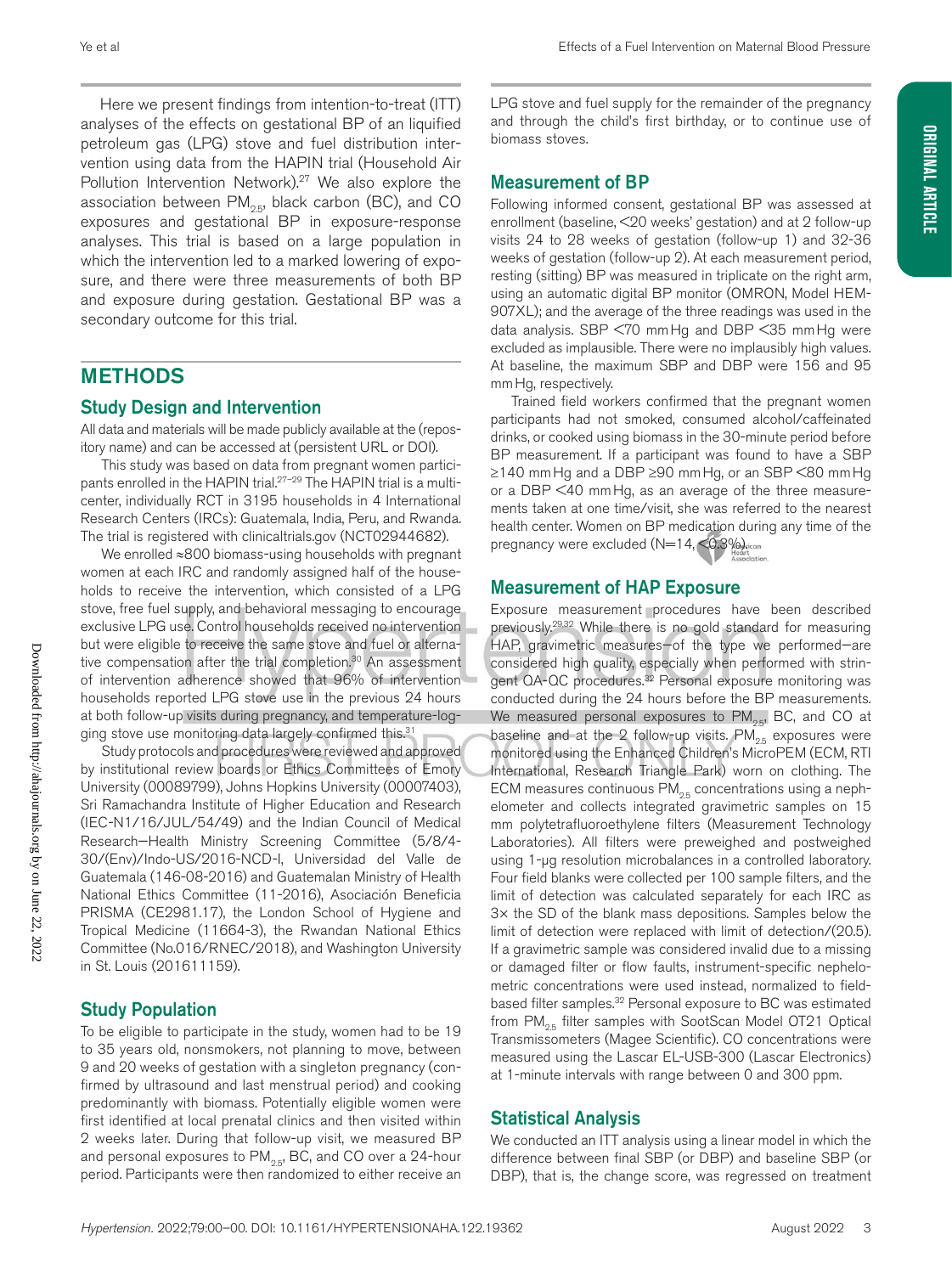**ORIGINAL ARTICLE Original Article**

arm, with indicator variables for the geographic strata within which randomization took place (1 in Guatemala, 2 in India, 6 in Peru, and 1 in Rwanda). The model for this analysis is:

$$
Y_i^{changescore} = \beta_0 + \beta_1 X_{1i} + \beta_2 X_{2i} + \dots + \beta_{11} X_{10i} + \varepsilon_i \tag{1}
$$

where for individual *i*,  $Y_i^{change score}$  is the difference between baseline and final (follow-up 2) BP (either SBP or DBP),  $X_i$ *i* is an indicator variable (0 for control and 1 for intervention),  $X_0$ *i* through  $X_{11}$ *i* are indicator variables for 10 randomization strata, and  $\varepsilon$ <sub>*i*</sub>  $\sim N(0, \tau_i^2)$  represents independent normal error. The parameter of interest  $\beta$ , captures differences in the change of BP from baseline to follow-up 2 due to the intervention. The use of change score as the outcome was prompted by a significant difference in baseline SBP between arms, unexpected given the randomization. Given the baseline difference in SBP, the change score method may be preferable than modeling the final BP while including the baseline level as a covariate.<sup>33</sup> The above ITT model assesses the effects of study arm on gestational BP over the gestational period under observation. In supplemental analyses, we also conduced ITT analyses using (1) a mixed model with two repeated post-randomization BP measures, controlling for baseline BP and (2) a linear regression model with no repeated measures comparing the average of 2 postrandomization BP measures between arms, again controlling for baseline BP.

We also conducted exposure-response analyses, using 2 different models. The first model, which we call the longterm model because it estimates the effect of exposure over the entire gestational period, mimics the ITT model described above. We used linear regression to model the difference between the first and the final BP measurement (ie, change score) during pregnancy in relation to average HAP exposure during pregnancy, controlling for gestational age (measured via ultrasound) at the final BP measurement, and other covariates. In this model, the average HAP personal exposure level during pregnancy was calculated as (1) a simple average of all available measurements for controls and (2) the weighted average of baseline exposure level and the average of postbaseline measurements for the intervention group, with the weight for the baseline measurement being the gestational age before intervention, and the weight after baseline exposure measurement being the duration of gestation during the intervention. The motivation here was to give more weight to the baseline measurement for those in the intervention arm when the intervention occurred later. The model for the long-term exposureresponse analysis is:

$$
Y_i^{changescore} = \beta_0 + \beta_i \text{Pollutant}_i + \sum \beta Z_i + \varepsilon_i \tag{2}
$$

where *Yi changescore* is the change score (difference between the first and final gestational BP level) for participant *i*,  $β_0$  is the population intercept,  $β_1$  is the exposure coefficient of interest, *Pollutant* is the average PM<sub>2.5</sub>/BC,/CO exposure over gestation (log transformed, as these fit better than untransformed),  $Z_i$  are time-independent covariates, and  $\varepsilon_i$  is the model residual, assumed to be normally distributed. The change score model avoids inclusion of baseline BP in the model, which potentially can be biased in some situations.<sup>33,34</sup>

The second exposure-response model, which we call the short-term model because it estimates the effect of exposure just before the BP measurement, was a mixed-effects analysis of repeated measures, where we regressed the 3

measurements of BP on the three measurements of exposure (exposure and BP were measured at the same visit, across all three visits). In this analysis, we included a random intercept for each individual, time-varying gestational age and gestational age squared at each BP measurement, and other time invariant covariates. The short-term exposure-response model is:

$$
Y_{ij} = \beta_0 + \beta_1 \text{Pollutant}_{ij} + \sum \beta Z_{ij} + \sum \beta Z_i + \delta_i + \varepsilon_{ij} \tag{3}
$$

Where  $Y_i$  is the BP level for participant *i* at observation *j*;  $\beta_0$ is the population intercept;  $β_1$  is the exposure coefficient of interest; *Pollutant<sub>ii</sub>* is either PM<sub>25</sub>, BC, or CO for participant *i* at observation *j*;  $\mathcal{Z}_{_{\!j}}$  are time-dependent covariates;  $\mathcal{Z}_{_{\!j}}$  are timeindependent covariates;  $\delta$ <sub>i</sub> is the individual random intercept; and ε*ij* is the model residual, both of which are assumed to be normally distributed. In an additional analysis, we also included an interaction term between gestational age and HAP exposure to determine whether the effect of HAP exposure increased over time.

For both long-term and short-term exposure-response models, we first ran separate models for each IRC (see Tables), and then combined estimates using a default random-effects combined measure, except when heterogeneity across the four IRCs was so minimal that a random effects analysis was not possible, in which case we calculated a fixed effects combined measure.35

Covariate selection for both long term and short-term exposure-response models was based on (1) a minimal set of potential confounders identified in a systematic review and found to be related to BP (ie, gestational age, nulliparity, body mass index [BMI] at baseline<sup>19</sup>), and (2) factors that have been previously used in the literature when evaluating gestational BP in relation to HAP (ie, maternal age, mother's highest education level, socioeconomic status, physical activity, time [morning/afternoon] and day [weekday/weekend] of BP measurement, household food insecurity, and mother's minimum diet diversity).<sup>21,24</sup> The minimal set of confounders were included in all models. Other variables described above were retained in the model if their inclusion altered the exposureresponse meaningfully, for example, by 10% of more (while also excluding possible adjustment for an intermediate variable).36,37 Final long-term models included gestational age at final BP measurement, BMI at baseline, nulliparity, maternal age, mother's highest education level, and time-of-day of the final BP measurement (AM versus PM). Final short-term models used the same set of covariates, but gestational age and time-of-day of the final BP measurement were replaced by gestational age and time-of-day at each BP measurement, and gestational age at the BP measurement was modeled with both linear and quadratic terms based on an improved Akaike Information Criterion.

For both ITT and exposure-response analyses, we also assessed potential effect modification by IRC (only for ITT), gestational age at baseline, mother's age, and baseline BMI, by testing interaction terms between exposure and these variables in the model. When these terms were statistically significant at the 0.05 level, we divided the population into 2 strata (or four for IRC) by their median for further interaction assessment.

In secondary ITT and exposure-response analyses, we also analyzed 2 other end points: mean arterial pressure (MAP), defined as *DBP + (SBP–DBP)/3*, and pulse pressure (PP), defined as *SBP–DBP*, following the same procedure as SBP/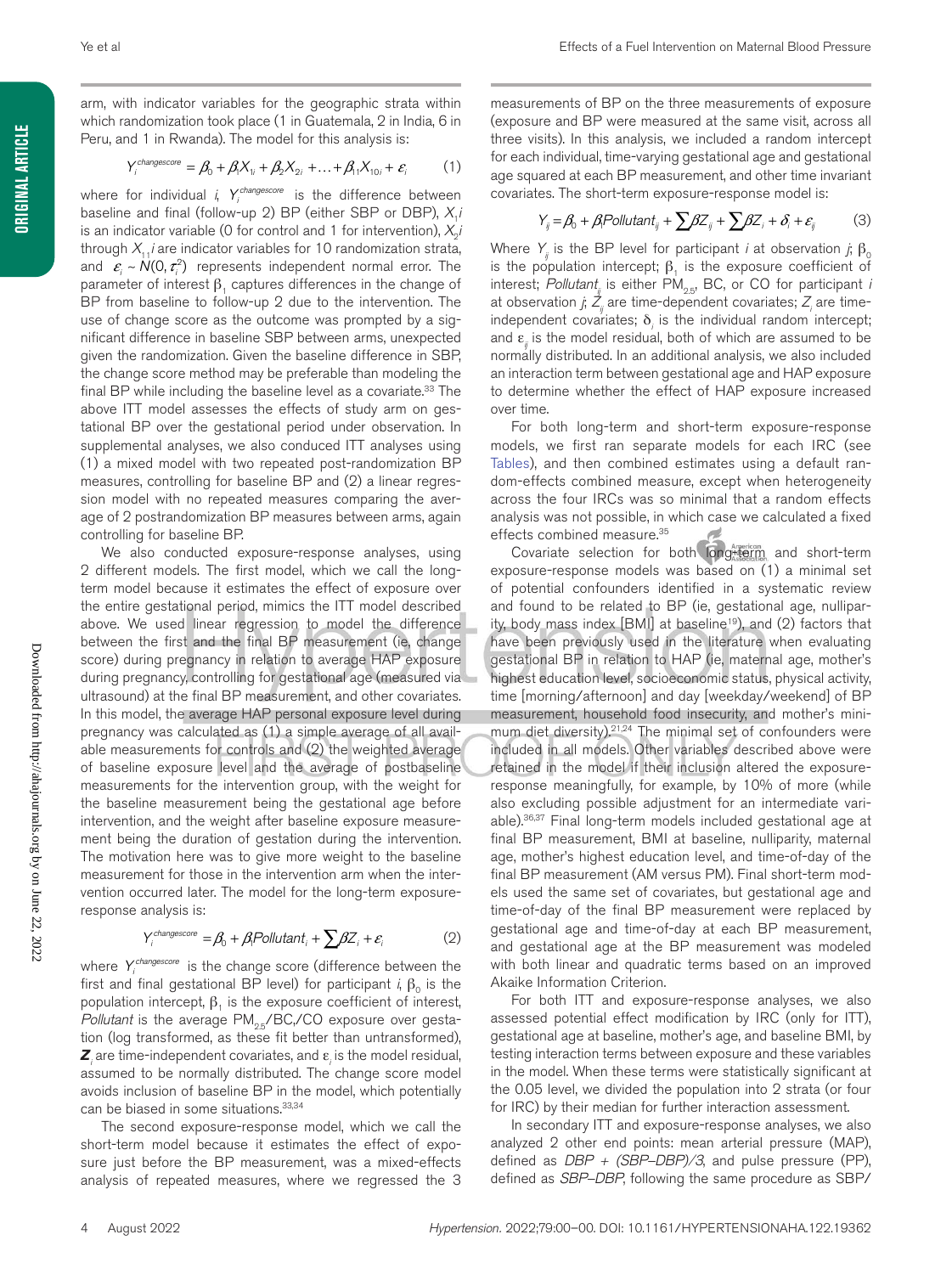DBP analyses. There is some evidence that higher levels of these end points are associated with preeclampsia.<sup>38,39</sup>

We conducted a complete-case analysis as only about 5% of BP measurements were missing across all visits. Exposure data was missing for ≈10% of the population. We did not attempt to impute exposure data for exposure-response analyses, which may be the subject of a future analysis. Among subjects with nonmissing BP and nonmissing exposure, missing confounder data were rare. For the categorical confounder BMI, which had 0.5% missing, we created an indicator variable for the missing confounder, while for other confounders with <0.5% missing (nulliparity 0.1%, gestational age at BP measurement 0.3%), we used only observations with complete data. All primary, secondary, and sensitivity analyses were conducted independently by 2 investigators using SAS (SAS, 2020) and R (version 4.0.3), respectively.

### RESULTS

#### Participant Characteristics

Between April 2018, and February 2020, 6447 pregnant women were identified for screening and recruitment. Among those, 3200 pregnant women were eligible for participation and 3195 had complete baseline data (Figure S1). Excluded were 14 participants because they took BP medication at some point during the pregnancy. Another 14 who had no baseline BP measurement, and 165 who had no BP measurement at either of the 2 postintervention visits were also excluded. This left 3002 pregnant women (intervention: 1500 versus control: 1502) and 8845 total observations in our analysis.

Baseline characteristics of the households and participants were largely similar by study arm (Table 1). Women in the intervention group had a slightly higher nulliparity and education level, and less food insecurity. Age, gestational age, prior stillbirth/miscarriage, and prior diabetes/ hypertension did not differ by arm. We did not observe consistent differences in baseline household and maternal characteristics between the excluded participants and the overall sample.

#### Personal Exposure Measurements

In Table 2, we show levels of  $PM_{2.5}$ , BC, and CO at baseline and follow-up visits, by intervention arm. Table S1 provides a summary of missing and invalid exposure samples by visit. While the intervention and control groups had similar  $PM_{25}$ , BC, and CO exposure at baseline, those in the LPG stove and fuel intervention group had consistently reduced personal exposures to all three pollutants compared controls post randomization. Approximately 70% and 96% of the exposure measurements in the intervention group were below the 2021 World Health Organization Interim Target 1 of 35  $\mu$ g/m<sup>3</sup> and 4 mg/m<sup>3</sup> (3.5 ppm) for PM<sub>25</sub> and CO, respectively. Detailed exposure results for these women are described elsewhere.<sup>32</sup> Boxplots of

personal exposure to  $PM_{2.5}$ , BC, and CO by intervention groups and visit are shown in Figure S2. We observed high correlations between  $PM_{2.5}$  and BC (Spearman  $p=0.86$ ) and moderate correlation between PM<sub>os</sub> and CO (Spearman's ρ=0.50) and BC and CO (Spearman  $p=0.48$ ), across all visits, which were similar in the intervention and control groups.

#### BP Measurements

In Figure, we show the mean (SD) of SBP and DBP by each visit in the 2 study arms. The line plots indicate the overall trends of BP over time in the 2 groups. The curves reasonably follow the known pattern of an increase in BP during the pregnancy, although the pattern is more marked for DBP. Table 3 presents the mean (SD) of SBP, DBP, and gestational age by treatment arm at each visit. The control arm had significantly higher SBP at baseline, although the absolute difference was slight (0.8 mmHg). IRC-specific SBP/DBP trends are presented in Figures S3 through S6.

### ITT Analysis



**Original Article**

ORIGINAL ARTICLE

Among the 3002 women composing the analytical population, 90% (2689) had both BP measurements at baseline and follow-up 2 visit. The 10% who did not have both measurements did not differ by age or DBP from those with both measurements but had significant differences ( $\alpha$ =0.05) in other factors, including lower SBP at baseline (103.6 versus 105.0), higher BMI at baseline (23.7 versus 23.1), shorter gestational age at baseline (14.8 versus 15.5 weeks), more years of education (9.2 versus 7.9), and were less likely to be nulliparous (6.9 % versus 8.5%).

In Table 4, we summarize the results of the ITT analysis, in which we compare the change in BP over gestation by treatment group. While SBP and DBP increased in both groups over gestation, SBP and DBP in the intervention group increased 0.69 mmHg (*P*=0.04) and 0.62 mmHg (*P*=0.03) more than in the control group, respectively. We found no significant interaction between arm and gestational age at baseline, BMI at baseline, or maternal age at baseline in these analyses, for either SBP or DBP end points. Detailed effect modification assessment results can be found in Table S13. In our ITT analyses of PP and MAP, using the change of PP and MAP from baseline to final follow-up visit as outcomes, we found no difference between groups for PP but a statistically significant difference for MAP; while both groups showed increased MAP over pregnancy, the intervention group increased more. IRC-specific ITT analysis results for SBP and DBP are in Table S2. It should be noted that the strongest increases in BP from the intervention arm were in India, which was also the location of a prior study of HAP and BP showing an increase in gestational BP with higher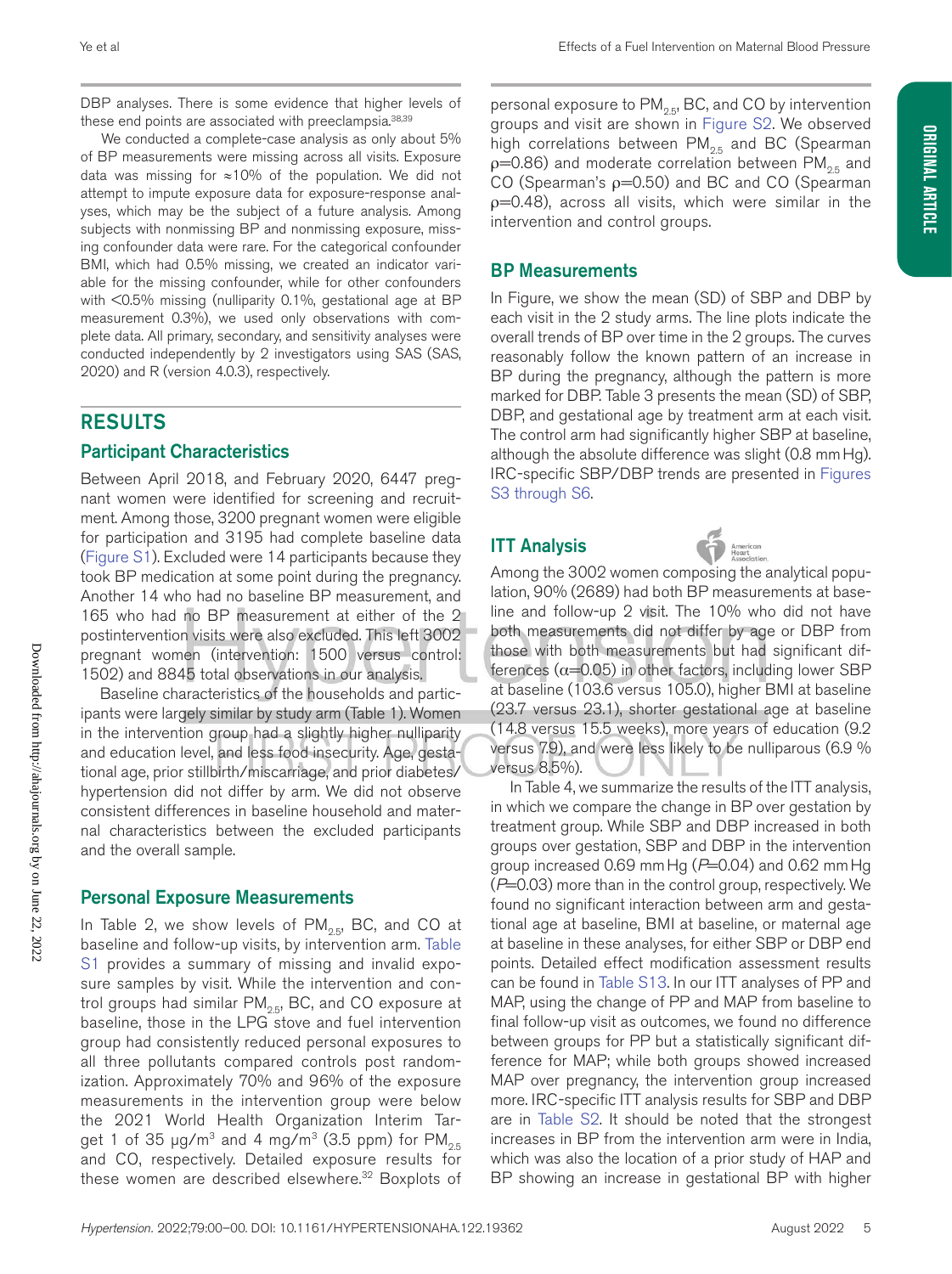### Variable Control (N=1502) Intervention (N=1500) Household characteristrics Household size, mean (SD) [range] 4.3 (2.0) [1–18] 4.3 (2.1) [1–17] Someone in the household smokes, N (%) Yes 176 (12%) 176 (12%) 176 (12%) 176 (12%) 183 (10%) No 1325 (88%) 1356 (90%) Missing 1 (<1%) 1 (<1%) Maternal characteristics Age at baseline, y, mean (SD) [range] 25.4 (4.5) [18–35] 25.4 (4.5) [18–35] 25.3 (4.4) [18–35] BMI, kg/m2, mean (SD) [range] 23.0 (3.9) [13.7–44.2] 23.3 (4.1) [13.3–42.3] Mother's highest level of education completed, N (%)\* No formal education or primary school incomplete  $\vert$  542 (36%)  $\vert$  465 (31%) Primary school complete or secondary school incomplete 501 (33%) 529 (35%) Secondary school complete or vocational or some college or university 459 (31%) 505 (34%) Missing 0 1 (<1%) Gastational age at baseline, wk, mean (SD) [range] 15.4 (3.2) [9-25] 15.6 (3.1) [9-25] Gestational age at birth, wk, mean (SD) [range] 39.3 (1.6) [25–44] 39.3 (1.7) [25–44] Previous history of high BP, N (%) Yes 7 (1%) 7 (1%) No 1494 (99%) 1492 (99%) Heart<br>Associatio Missing 1 (<1%) 1 (<1%) Physical activity (MET-minutes/d), mean (SD) [range] Quartile 1 74.7 (54.3) [0–200] 72.1 (55.1) [0–200] Quartile 2 470 (180) [206–754] 464 (184) [206–756] Quartile 3 1080 (168) [771–1434] 1074 (174) [760–1423] Quartile 4 2361 (782) [1440–5829] 2378 (734) [1440–6000] Nulliparous, N (%)\*  $\gamma_{\rm esc}$  549 (37%) 602 (40%) No 895 (60%) Missing  $1 (<1%)$   $3 (<1%)$ Household food insecurity score, n (%)† Severe/moderate 257 (17%) 208 (14%) Mild 423 (28%) 393 (26%) None 801 (53%) 801 (53%) 801 (53%) 801 (53%) 877 (58%) Missing 21 (1%) 22 (1%) Mother's minimum diet diversity, n (%) High 149 (10%) 181 (12%) Medium 478 (32%) 460 (31%) Low 874 (58%) 858 (57%) Missing 1 (<1%) 1 (<1%)

#### **Table 1. Baseline Household and Maternal Characteristics, by Study Arm, for Women Included in Analysis**

Summary based on the 3002 women (Guatemala: 776; India: 774; Peru: 676; Rwanda: 776) comprising the analytical population. BMI indicates body mass index.

\*0.05, based on results of *t* test (continuous variables) or χ2 test (categorical variables) for the difference between intervention and control groups.

†0.01, based on results of *t* test (continuous variables) or χ2 test (categorical variables) for the difference between intervention and control groups.

exposure.26 We conducted additional ITT analyses for SBP and DBP using (1) a mixed model with 2 repeated measures after randomization and (2) a linear regression model with the average of the 2 postrandomization BP measures (both controlling for baseline BP). These

results (Tables S18 and S19) do not differ markedly from results in Table 4, in that the intervention arm had higher BP measures, although the positive association with SBP is less strong and not statistically significant at the 0.05 level.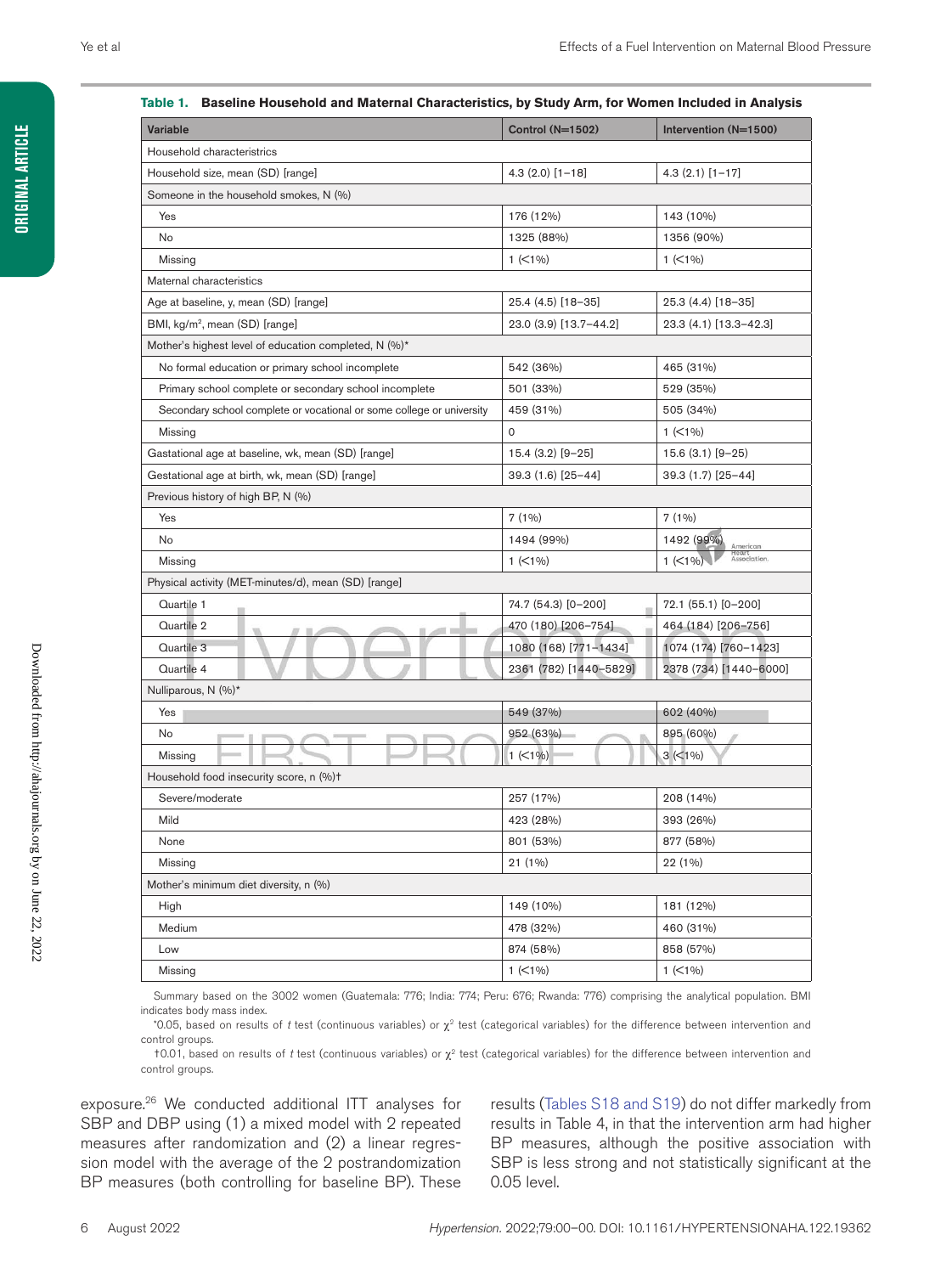| <b>Visit</b>   | <b>Arm</b>   | N    | PM <sub>or</sub> mean (SD), median (IQR) | N    | BC mean (SD), median (IQR) | N    | CO mean (SD), median (IQR) |
|----------------|--------------|------|------------------------------------------|------|----------------------------|------|----------------------------|
| <b>BL</b>      | Control      | 1328 | 112.0 (107.8), 84.9 (96.0)               | 1186 | 12.6(9.4), 11.0(8.7)       | 1354 | $2.3(4.0)$ * 1.2 $(2.0)$   |
|                | Intervention | 1323 | 120.4 (134.0), 82.7 (105.8)              | 1192 | 12.6 (10.9), 10.6 (9.0)    | 1355 | $2.7(4.5)$ * 1.3 $(2.5)$   |
| P <sub>1</sub> | Control      | 1236 | 104.0 (112.3), † 71.7 (87.0)             | 1174 | $11.0(9.3)$ + 9.7 (9.1)    | 1298 | $2.3(4.1) + 1.1(2.1)$      |
|                | Intervention | 1278 | 33.9 (33.2), † 24.1 (24.5)               | 1219 | $4.0(5.5)$ , † 2.7 (3.1)   | 1307 | $0.7(1.5)$ + 0.2 (0.7)     |
| P <sub>2</sub> | Control      | 1127 | 102.3 (107.9), † 69.2 (94.3)             | 1069 | $11.0(10.2)$ , † 9.5 (8.4) | 1201 | $2.2(4.0) + 1.1(1.9)$      |
|                | Intervention | 1170 | 35.8 (54.8) + 23.7 (24.6)                | 1128 | $4.3(5.4)$ , † 2.8 $(3.1)$ | 1220 | $0.7(1.3)$ + 0.2 (0.7)     |

Table 2. Personal 24-Hour PM<sub>2.5</sub> Exposure (μg/m<sup>3</sup>), BC Exposure (μg/m<sup>3</sup>), and CO Exposure (ppm) for Mothers by Treatment **Arm and Visit (Valid Measurements Only)**

Summary based on the 3002 women comprising the analytic population. BL refers to baseline visit; P1 and P2 refer to follow-up visit 1 and 2, respectively. BC indicates black carbon; BL, baseline visit; CO, carbon monoxide; IQR, interquartile range; and PM, particulate matter.

\*0.05, based on results of *t* test for the difference between intervention and control groups.

†0.001, based on results of *t* test for the difference between intervention and control groups.

‡0.01, based on results of *t* test for the difference between intervention and control groups.

### Exposure-Response Analysis

In long-term exposure-response analyses (Table 5), generally, both SBP and DBP were somewhat higher with increased time-weighted exposures to  $PM_{25}$  (ug/  $m<sup>3</sup>$ , BC (ug/m<sup>3</sup>), and CO (ppm), although no association reached conventional statistical significance  $(\alpha=0.05)$ . IRC-specific long-term analyses are presented in the supplementary information (Tables S5 through S8). In general, they reflect the overall findings in Table 5. We did not find statistically significant effect modification in these long-term analyses for mother's baseline BMI, baseline gestational age or maternal age (Tables S13 through S17).

In short-term exposure-response analyses (Table 5) for SBP, with 3 repeated measures in a mixed model, there were no marked trends with log-transformed  $PM_{25}/BC/CO$  exposure, although in general, higher exposure was associated with higher SBP, consistent with long-term exposure-response results. For DBP, exposure-response analyses showed an inverse association with log-transformed exposures. However, again, none of these associations were significant at  $\alpha$ =0.05 level, except for the negative association between BC and DBP in the highest quartile.

IRC-specific short-term analyses are presented in the supplementary information (Table S9 through S12). We did not find statistically significant effect modification by baseline gestational age in these short-term analyses, as judged by an interaction term between gestational age (time) and exposure level. We also found no effect modification by maternal age and baseline BMI.

In long-term exposure-response analysis for PP and MAP, that is, analyses of change in PP and MAP from baseline to final measurement, there were no statistically significant trends for either outcome judged by log-linear models, although the trend for MAP was positive and consistent with ITT findings (Table S3). Nor were there



**Figure. Line plot of systolic and diastolic BP by visit and study arm.**  Dots indicate mean and error bars indicate one SD.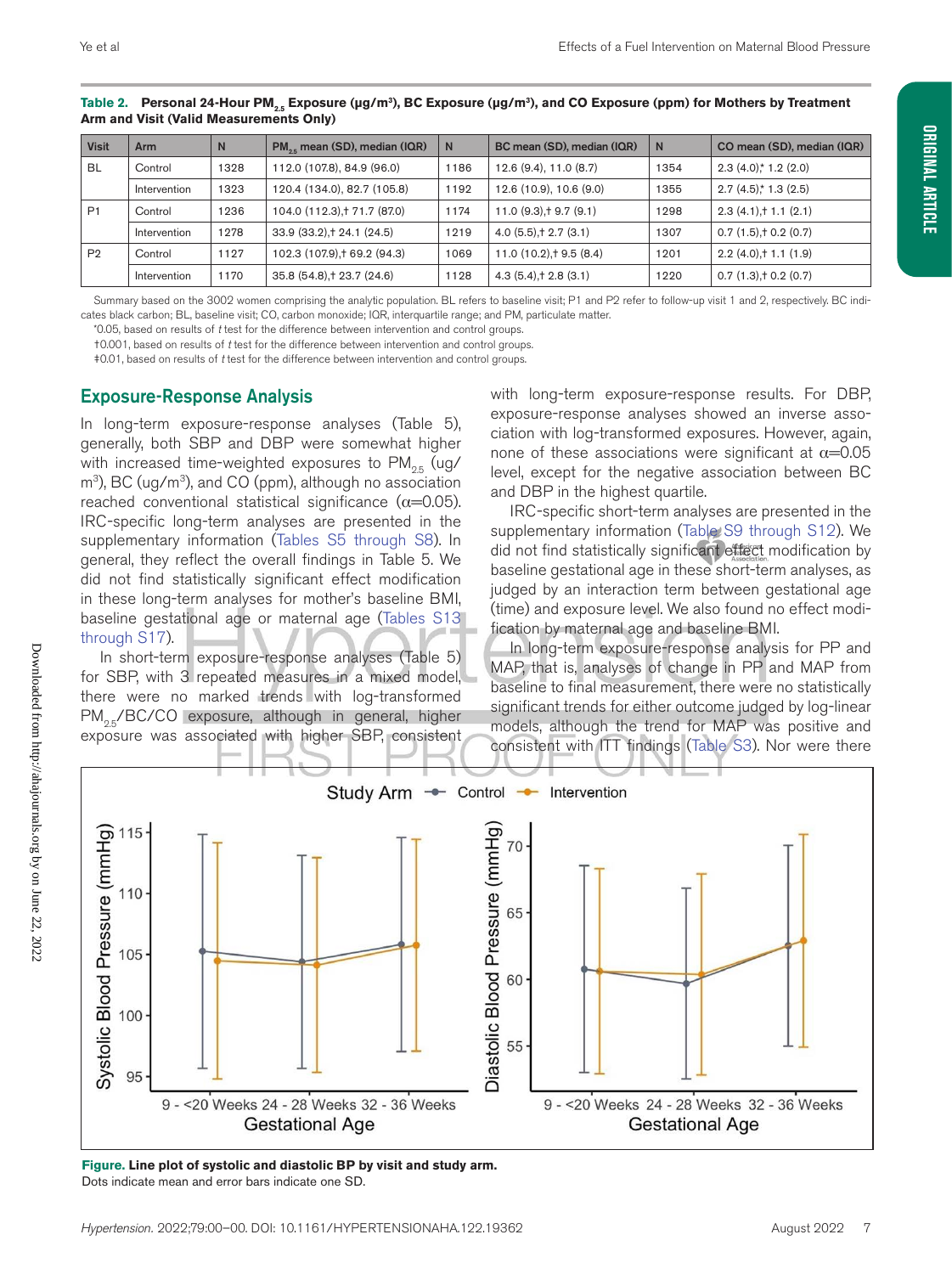| <b>Visit</b>   | <b>Arm</b>   | N           | Gestational age, d,<br>mean (SD) | SBP, mean (SD) | DBP, mean (SD) |
|----------------|--------------|-------------|----------------------------------|----------------|----------------|
| <b>BL</b>      | Control      | 1502        | 111.8 (21.9)                     | $105.3(9.6)$ * | 60.8(7.8)      |
|                | Intervention | 1500        | 113.1(21.3)                      | $104.5(9.7)$ * | 60.6 (7.7)     |
|                | Missing      | $\mathbf 0$ | $\cdots$                         | $\cdots$       | $\cdots$       |
|                | Overall      | 3002        | 112.4 (21.6)                     | 104.9 (9.6)    | 60.7 (7.7)     |
| P <sub>1</sub> | Control      | 1463        | 179.1 (9.9)                      | 104.4(8.7)     | $59.7(7.2)$ *  |
|                | Intervention | 1468        | 178.7 (9.6)                      | 104.1(8.8)     | 60.4 $(7.6)^*$ |
|                | Missing      | 35          | 173.5 (6.4)                      | $\cdots$       | $\cdots$       |
|                | Overall      | 2966        | 178.9 (9.7)                      | 104.3(8.8)     | 60.0 (7.4)     |
| P <sub>2</sub> | Control      | 1335        | 234.4(8.5)                       | 105.8(8.8)     | 62.5(7.5)      |
|                | Intervention | 1355        | 234.0 (8.5)                      | 105.8(8.7)     | 62.9(8.0)      |
|                | Missing      | 187         | 239.3(8.3)                       | $\cdots$       | $\cdots$       |
|                | Overall      | 2877        | 234.2(8.5)                       | 105.8(8.7)     | 62.7 (7.8)     |

#### **Table 3. Summary of SBP, DPB (mmHg) and Gestational Age at the BP Measurement (Days) by Visit and Treatment Arm**

Summary based on the 3002 women comprising the analytic population. BL refers to baseline visit; P1 and P2 refer to follow-up visit 1

and 2, respectively. BL indicates baseline visit; DBP, diastolic blood pressure; and SBP, systolic blood pressure.

\*0.05, based on results of *t* test for the difference between intervention and control groups.

†0.001, based on results of *t* test for the difference between intervention and control groups.

‡0.01, based on results of *t* test for the difference between intervention and control groups.

any consistent trends for short-term exposure-response models for these end points. For MAP, in contrast to ITT and long-term results, there were slight negative trends in the short-term results (ie, a decrease of MAP across gestation with higher exposure; Table S4).

### **DISCUSSION**

Prior reviews on the association of ambient air pollutants, particularly  $PM_{2.5}$ , with BP, indicate that there are both long-term and short-term effects.<sup>4,40,41</sup> While the prior literature on the effect of HAP on gestational BP is sparse (4 studies) and inconsistent, there are also findings of positive associations for both long-term (during pregnancy), <sup>23,24</sup> and short-term effects<sup>21,23</sup> of HAP on BP. Given this background, our approach here was to look at both possible long-term (over 9 months) and short-term (within 24 hours) associations of HAP with BP.

We assessed the effect of an LPG stove and fuel intervention on BP of healthy pregnant women in 4 lowand middle-income countries study populations using data collected during the HAPIN trial. While the intervention was effective in reducing HAP exposures among members of the intervention arm, the ITT analysis did

not reveal a protective effect of the intervention on the BP across or within study sites (Guatemala, India, Peru, Rwanda), for either long-term effects over the course of 9 months, or short-term effects using repeated measures analyses. Indeed, we found a greater increase in both SBP and DBP over gestation for the intervention compared with the control group. However, the observed differences in BP were >1 mmHg, and the effect, which is of unclear but of probably minimal clinical importance.<sup>42</sup> As there was high fidelity and compliance with the intervention, $31$  the result for gestational BP in this analysis does not appear to be driven by noncompliance with the intervention.

The exposure-response results for SBP and DBP were not entirely consistent with the ITT results, although given the relatively small effects observed in both, this is not entirely surprising. We observed slightly higher increases in SBP and DBP over gestation with higher  $PM_{2.5}$ , BC, and CO exposures when we modeled change of BP from baseline to final visit as a function of average exposure during gestation (long-term effect), though none of these associations reached conventional statistical significance. Similarly, in further exposure-response analyses looking at short-term effects at each of the 3 measurement

**Table 4. Results of ITT Analyses Testing for the Difference Between Intervention and Controls Arms for Change Score (Final–Baseline) for SBP, DBP, PP, and MAP, Across All IRCs**

|            | <b>Estimate</b> | 95% CI                    | P value |            | <b>Estimate</b> | 95% CI                     | P value |
|------------|-----------------|---------------------------|---------|------------|-----------------|----------------------------|---------|
| <b>SBP</b> | 0.69            | $(0.03 \text{ to } 1.35)$ | $0.04*$ | PP         | 0.08            | $(-0.48 \text{ to } 0.63)$ | 0.79    |
| <b>DBP</b> | 0.62            | $(0.05 \text{ to } 1.19)$ | $0.03*$ | <b>MAP</b> | 0.64            | $(0.10 \text{ to } 1.18)$  | $0.02*$ |

Based on 2689 pregnant women with BP measurements at both baseline and follow up visit 2. Controlled for randomization strata (10 categorical variables Peru [N=6], India [N=2], Rwanda [N=1], and Guatemala [N=1]). DBP indicates diastolic blood pressure; IRC, International Research Center; ITT, intention-to-treat; MAP, mean arterial pressure; PP, pulse pressure; and SBP, systolic blood pressure.

\*Statistically significant at the 0.05 level.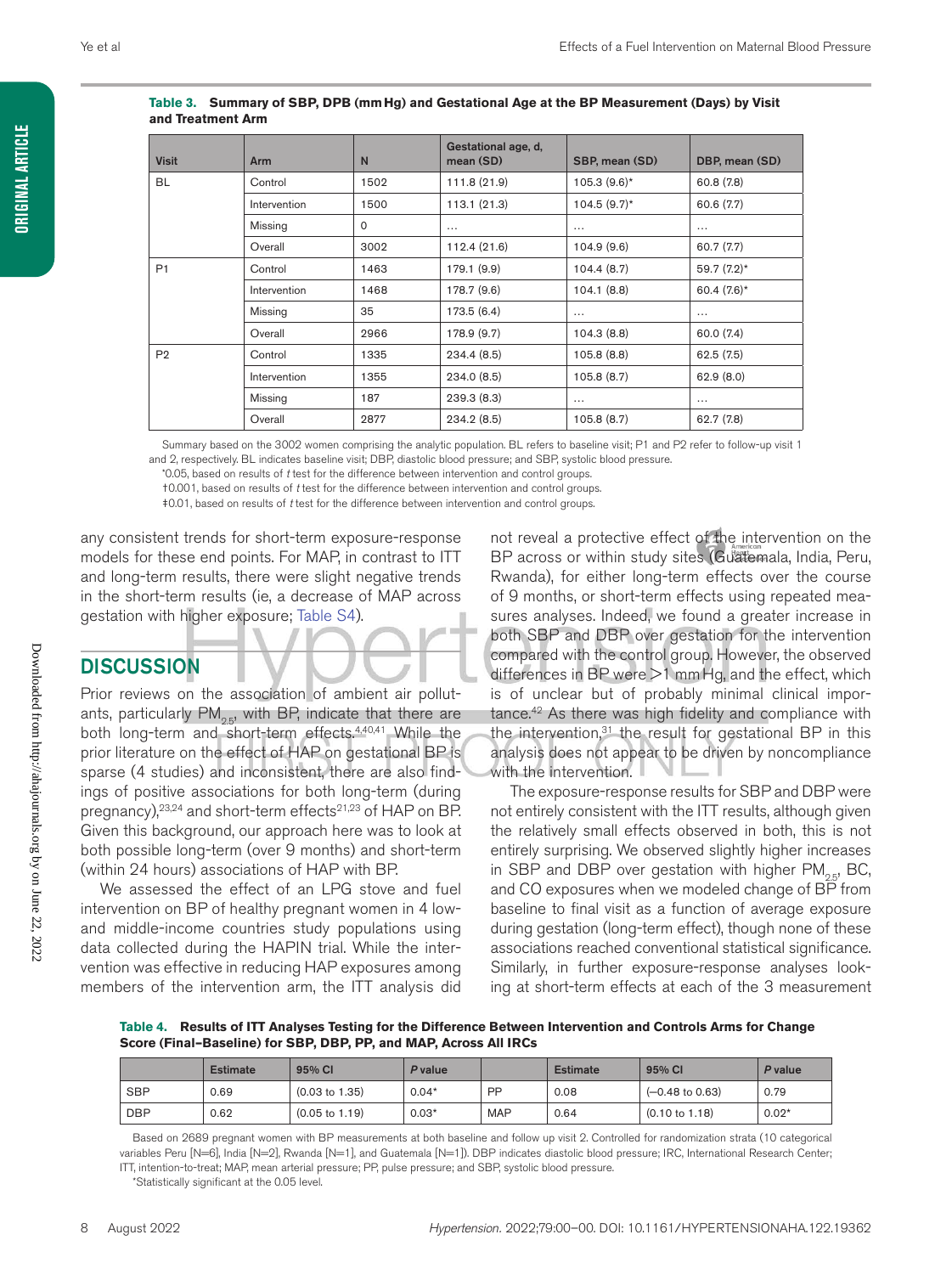| ເບ Final Visit (Ghange in mining <i>) D</i> uring Pregnancy Across An iKGs |                 |                            |         |                 |                             |         |                 |                            |         |  |
|----------------------------------------------------------------------------|-----------------|----------------------------|---------|-----------------|-----------------------------|---------|-----------------|----------------------------|---------|--|
|                                                                            | $PM_{2.5}$      |                            |         | <b>BC</b>       |                             |         |                 | co                         |         |  |
|                                                                            | <b>Estimate</b> | 95% CI                     | P value | <b>Estimate</b> | 95% CI                      | P value | <b>Estimate</b> | 95% CI                     | P value |  |
| Long-term                                                                  |                 |                            |         |                 |                             |         |                 |                            |         |  |
| Systolic blood pressure                                                    |                 |                            |         |                 |                             |         |                 |                            |         |  |
| Log linear                                                                 | 0.14            | $(-0.36 \text{ to } 0.64)$ | 0.29    | 0.06            | $(-0.55$ to $0.66)$         | 0.43    | 0.13            | $(-0.16 \text{ to } 0.43)$ | 0.19    |  |
| Categorical [ref. quartile 1]                                              |                 |                            |         |                 |                             |         |                 |                            |         |  |
| Quartile 2                                                                 | 1.01            | $(0.10 \text{ to } 1.92)$  | 0.01    | $-0.16$         | $(-1.06 \text{ to } 0.75)$  | 0.63    | $0.58*$         | $(-0.43 \text{ to } 1.59)$ | 0.13    |  |
| Quartile 3                                                                 | $0.27*$         | $(-0.81$ to 1.35)          | 0.31    | 0.15            | $(-0.79$ to 1.09)           | 0.38    | 0.27            | $(-0.65 \text{ to } 1.19)$ | 0.28    |  |
| Quartile 4                                                                 | 0.63            | $(-0.31$ to 1.57)          | 0.09    | $-0.05$         | $(-1.00 \text{ to } 0.89)$  | 0.54    | 0.47            | $(-0.45 \text{ to } 1.39)$ | 0.16    |  |
| Diastolic blood pressure                                                   |                 |                            |         |                 |                             |         |                 |                            |         |  |
| Log linear                                                                 | 0.29            | $(-0.15$ to 0.73)          | 0.10    | 0.35            | $(-0.17$ to 0.87)           | 0.09    | 0.02            | $(-0.24 \text{ to } 0.27)$ | 0.45    |  |
| Categorical [ref. quartile 1]                                              |                 |                            |         |                 |                             |         |                 |                            |         |  |
| Quartile 2                                                                 | $0.76*$         | $(-0.11$ to 1.62)          | 0.09    | 0.25            | $(-0.54 \text{ to } 1.04)$  | 0.27    | 0.33            | $(-0.47 \text{ to } 1.13)$ | 0.21    |  |
| Quartile 3                                                                 | $0.73*$         | $(-0.55$ to 2.02)          | 0.13    | 0.66            | $(-0.17 \text{ to } 1.48)$  | 0.06    | 0.01            | $(-0.79)$ to $0.82$ )      | 0.49    |  |
| Quartile 4                                                                 | 0.66            | $(-0.16 \text{ to } 1.49)$ | 0.06    | $0.32*$         | $(-0.59 \text{ to } 1.23)$  | 0.25    | 0.19            | $(-0.62 \text{ to } 0.99)$ | 0.32    |  |
| Short-term                                                                 |                 |                            |         |                 |                             |         |                 |                            |         |  |
| Systolic blood pressure                                                    |                 |                            |         |                 |                             |         |                 |                            |         |  |
| Log linear                                                                 | $0.12*$         | $(-0.01$ to 0.34)          | 0.14    | $0.24*$         | $(-0.23 \text{ to } 0.71)$  | 0.16    | 0.03            | $(-0.05 \text{ to } 0.11)$ | 0.23    |  |
| Categorical [ref. quartile 1]                                              |                 |                            |         |                 |                             |         |                 |                            |         |  |
| Quartile 2                                                                 | $0.33*$         | $(-0.21$ to 0.87)          | 0.11    | $0.28*$         | $(-0.24 \text{ to } 0.80)$  | 0.14    | 0.08            | (-0.36 to 0.51)            | 0.36    |  |
| Quartile 3                                                                 | 0.19            | $(-0.29 \text{ to } 0.66)$ | 0.22    | $0.04*$         | $(-0.59 \text{ to } 0.67)$  | 0.45    | 0.24            | (-0.21 to 0.69)            | 0.15    |  |
| Quartile 4                                                                 | $0.30*$         | $(-0.46 \text{ to } 1.05)$ | 0.22    | $0.34*$         | $(-0.91$ to 1.59)           | 0.30    | 0.08            | $(-0.38$ to $0.55)$        | 0.37    |  |
| Diastolic blood pressure                                                   |                 |                            |         |                 |                             |         |                 |                            |         |  |
| Log linear                                                                 | $-0.21*$        | $(-0.50 \text{ to } 0.08)$ | 0.92    | $-0.18*$        | $(-0.39)$ to $0.03$ )       | 0.95    | $-0.03$         | $(-0.10 \text{ to } 0.04)$ | 0.79    |  |
| Categorical [ref. quartile 1]                                              |                 |                            |         |                 |                             |         |                 |                            |         |  |
| Quartile 2                                                                 | $-0.19*$        | $(-0.92 \text{ to } 0.54)$ | 0.69    | $-0.27$         | $(-0.67 \text{ to } 0.14)$  | 0.90    | $-0.10*$        | $(-0.55 \text{ to } 0.34)$ | 0.67    |  |
| Quartile 3                                                                 | $-0.45*$        | $(-0.95 \text{ to } 0.05)$ | 0.96    | $-0.35$         | $(-0.79 \text{ to } 0.08)$  | 0.94    | $-0.23*$        | $(-0.63 \text{ to } 0.16)$ | 0.87    |  |
| Quartile 4                                                                 | $-0.47*$        | $(-1.39 \text{ to } 0.45)$ | 0.84    | $-0.62$         | $(-1.07 \text{ to } -0.16)$ | 0.004   | $-0.08*$        | $(-0.50 \text{ to } 0.34)$ | 0.65    |  |

#### **Table 5. Results of Long-Term and Short-Term Exposure-Response Analyses for the Change of SBP and DBP From Baseline to Final Visit (Change in mmHg) During Pregnancy Across All IRCs**

All long-term exposure-response models controlled for nulliparity, mother's highest education level, baseline BMI, and maternal age. Models also controlled for gestational age at final BP measurement and time (morning/afternoon) of the final BP measurement. All short-term exposure-response models controlled for nulliparity, mother's highest education level, BMI, maternal age, gestational age at BP measurement, gestational age at BP measurement squared and time (morning/afternoon) of the BP measurement. Log linear and categorical exposure models are presented as main results given their lower AICs compared with linear models. In log linear models, the coefficients indicate the increase in BP (mmHg) per a one unit increase in the log of exposure. AIC indicates Akaike information criterion; BC, black carbon; BMI, body mass index; CO, carbon monoxide; and PM, particulate matter.

\*Estimates with asterisk used a fixed-effects combined measure, while the others used a random-effects combined measure.

points, higher levels of exposures were associated with higher SBP measured at the same time as the exposure, although again, no association we significant. However, the short-term results found a slight negative association between exposures to all pollutants and DBP.

The LPG stove and fuel intervention did lead to large reductions in post-randomization personal exposures to PM<sub>25</sub>, BC, and CO, and ≈70% of the PM<sub>25</sub> exposure measurements in the intervention group were below the 2021 World Health Organization Interim Target 1 of 35 μg/m<sup>3,32</sup> Therefore, the question raised by our results of is why this intervention showed no protective effect on BP in pregnant women from this cohort, given this effect has been observed in some other studies.<sup>23,24</sup>

Several factors may explain our largely null findings. First, this cohort of pregnant women was in relatively

good health and may have been less susceptible to the chronic effects of biomass smoke on BP. The average maternal age of this cohort is about 25 years; only 6% of the pregnant women were classified as obese (BMI ≥30.0); and none of the analyzed participants smoked at the time of study enrollment. For most of the participants, both SBP and DBP remained in the normal range throughout pregnancy. This could partially explain the largely null trial result on gestational BP; possibly different results might have been obtained in a population with higher initial BP, perhaps via studying those with higher BMI.

It is also possible that the observed BP elevation in the intervention group, observed in the ITT analysis, was attributable to exposures to other unmeasured pollutants from using the LPG stove, such as nitrogen dioxide, $43$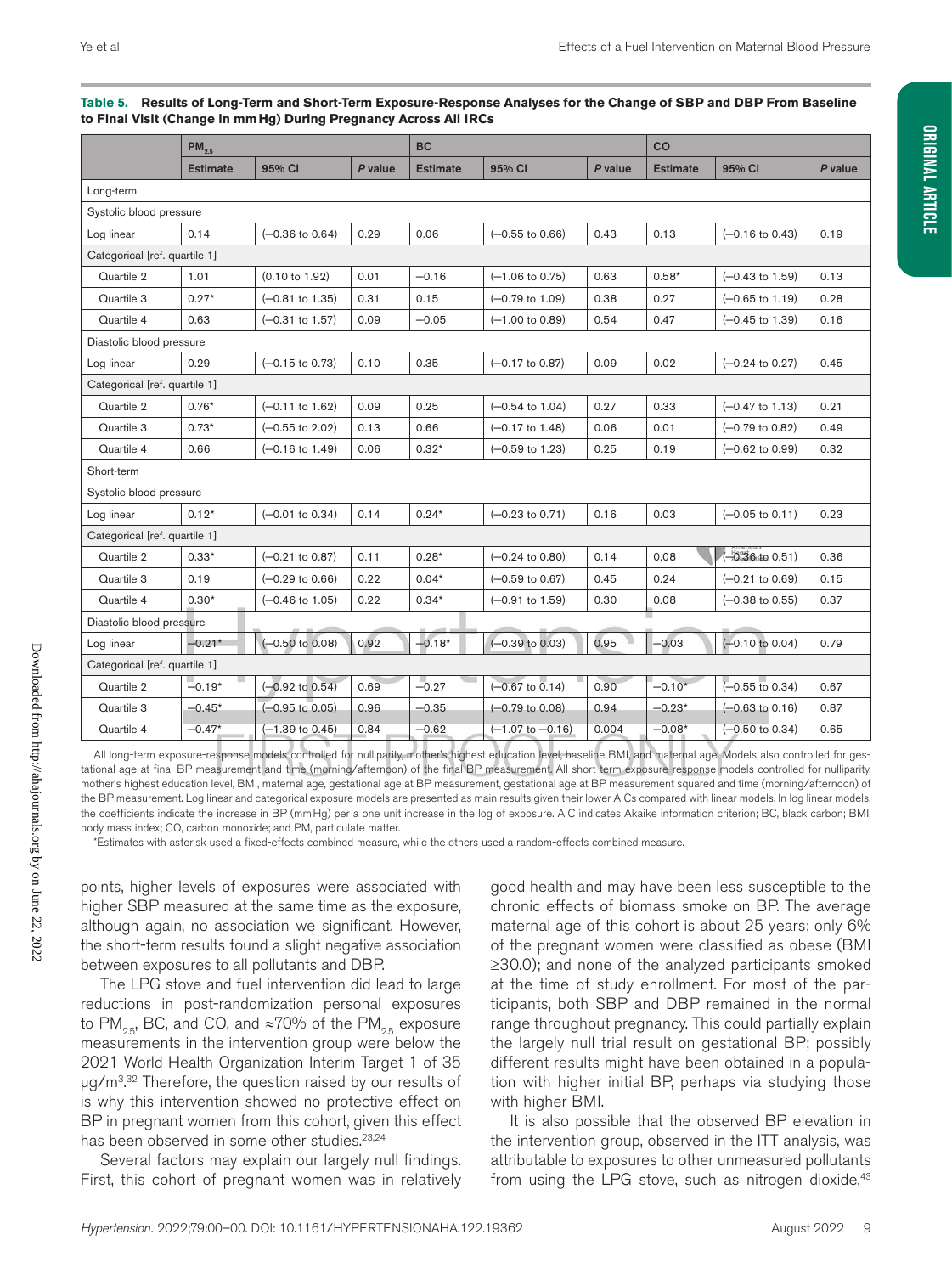**ORIGINAL ARTICLE Original Article**

> Downloaded from http://ahajournals.org by on June 22, 2022 Downloaded from http://ahajournals.org by on June 22, 2022

polycyclic aromatic hydrocarbons,<sup>44</sup> and volatile organic compounds.45 More comprehensive personal HAP exposure characterization is needed to fully understand the effect of specific HAP constituents on BP.

Additionally, most of the BP measurements in this study were conducted shortly after morning cooking. A controlled human-exposure study investigating acute responses in BP among young healthy adults immediately following exposures to air pollution emissions from different cookstoves showed *lower* BP levels (−2.3 mm Hg [95% CI, −4.5 to −0.1]) in participants exposed to smoke from the 3-stone fire, compared with the highefficiency particulate air-filtered stoves (controls).46 This effect was largely maintained 3 hours after exposure. However, they found that at 24 hours post-exposure, SBP was significantly higher than the clean-stove controls by 2.4 (95% CI,  $0.3-4.5$ ) mm Hg for the biomass burning group (although SBP also went up for the LPG stove users). A similar pattern, but not as strong and not statistically significant, was seen for DBP (-0.9 mm Hg after right after, 0.8 mmHg 24 hours later). These data indicated that short-term exposure to air pollution from traditional biomass or less effective cookstoves can elicit a short-term decrease in SBP and DBP, but that within 24 hours the opposite is found. Similar results, a decrease in BP following acute exposure, have been found for nitrogen dioxide.<sup>47,48</sup> This might explain some of our findings given that most of our BP measurements were within several hours of stove use. For the ITT analyses, given the higher exposure of controls at time of measurement, this immediate effect might have led to higher BP in the intervention group. Similarly, in short-term exposure-response analyses with repeated measures, an immediate decrease in BP due to higher exposure might have affected our result. Use of change in BP over gestation as our outcome in long-term exposure-response models (considering exposure during the entire period of gestation predicting change in final BP) may mitigate this effect because BP at baseline would presumably show the same short-term effect of exposure as the final BP, and hence may partly control for the short-term BP decrease in those with higher exposure.

This study has many strengths. The HAPIN trial is the first multi-center RCT to assess the efficacy of an LPG stove and fuel intervention on health. The study has a large sample size in 4 low- and middle-income countries selected to represent a variety of factors expected to influence the intervention effects. The HAPIN trial is also the first RCT that measured repeated personal exposures to 3 major household air pollutants,  $PM_{2.5}$ , BC, and CO, simultaneously on all participants, allowing us to undertake both ITT and exposure-response analyses. The trial had the highest reported intervention adherence among clean-cooking studies so far: over 96% of pregnant women reported cooking exclusively with LPG at 2 follow-up visits during pregnancy. Most importantly, the trial achieved a large reduction in HAP exposure in the intervention group—with an average level below World Health Organization interim targets—allowing us to estimate effects that can reasonably be achieved from a scalable clean fuel intervention delivered at scale. Other important strengths of the study include accurately measured confounders (eg, ultrasounddetermined gestational age), very low missing rates in outcome and key covariates measurements.

We also acknowledge the limitations of the study. First, we may not have been able to include some confounders such as salt consumption. Salt intake is known to be associated with higher BP.<sup>49</sup> Second, we cannot rule out the possibility of altered lifestyle and behavior factors introduced by using LPG stove and fuel, such as changes in physical activity (no need to collect fuel) and in diet, which may have affected BP; the intervention group had a higher BMI at the last visit compared with the control group (26.2 versus  $25.8$ ,  $P=0.03$ ), while the 2 groups differed little at baseline (23.3 versus 21.1, *P*=0.17). As noted above, our findings may not be generalizable to medium- or high-risk pregnant populations given the fact that the majority of the pregnant women in our cohort did not have preexisting medical conditions (eg, hypertension and diabetes) or common antenatal risk factors, such as smoking, drinking alcohol, and obesity. Additionally, although we conducted 3 repeated measurements of BP (used the average of a triplicate measurement at each visit in analysis) across gestation, it is still possible that these repeated measures were subject to measurement error.

To conclude, we did not observe a protective effect of the LPG stove and fuel intervention on BP in pregnant women in this low-risk antenatal profile cohort, despite the remarkable reduction of postrandomization exposures to  $PM_{25}$ , BC, and CO. Most of the observed associations were either in the opposite direction for the ITT analysis or of small magnitude in the exposure-response analysis. It should be borne in mind, however, that there are a number of other health benefits associated with lower HAP exposure.<sup>50</sup>

### **Perspectives**

HAP exposure has been linked to increased BP among nonpregnant adult women relying on solid fuels in various low- and middle-income countries. However, study results are limited and inconsistent among pregnant women. With a RCT design, we provide new evidence for this association among pregnant women in Guatemala, India, Peru, and Rwanda, in a study of healthy and low risk pregnant women. The intervention (gas stove) resulted in a considerable reduction in exposure compared with biomass stoves (controls). We observed a modest but significant increase in gestational BP in the intervention group, indicating no protective effect on gestational BP of lowering exposure. In contrast, we found positive but insignificant associations between HAP exposures and gestational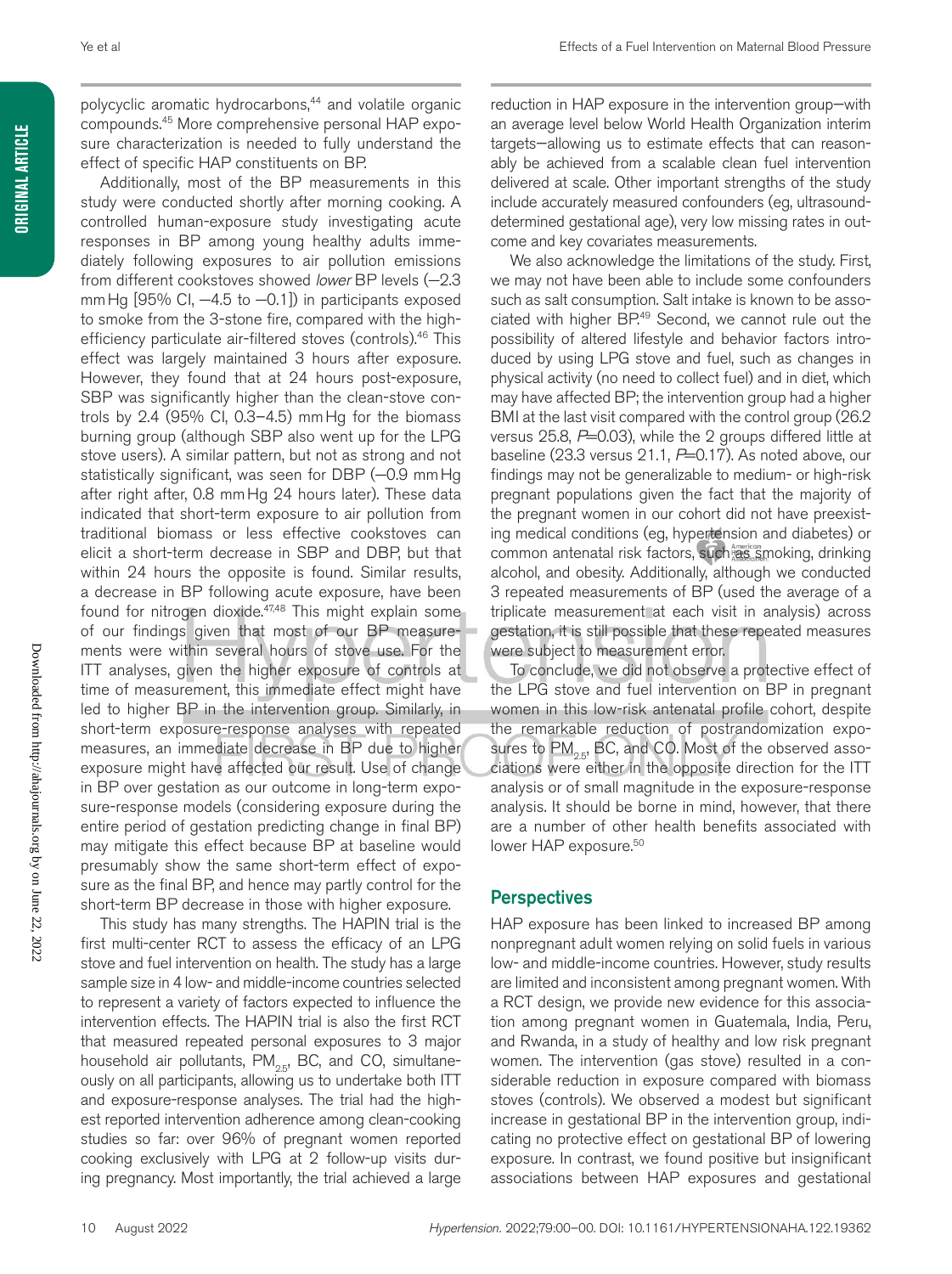BP in exposure-response analyses. Further studies might explore these associations in cohorts of less healthy women with higher risk of gestational BP increases.

#### ARTICLE INFORMATION

Received March 20, 2022; accepted May 22, 2022.

#### Affiliations

Gangarosa Department of Environmental Health, Rollins School of Public Health (W.Y., K.S., A. Pillarisetti, T.F.C.), Nell Hodgson Woodruff School of Nursing (L.M.T.), and Department of Biostatistics and Bioinformatics, Rollins School of Public Health (J.W.), Emory University, Atlanta, GA. Berkeley Air Monitoring Group, Berkeley, CA (A.Q., M.J.). Department of Population and Public Health Sciences, Keck School of Medicine of the University of Southern California, Los Angeles (J.L.). Department of Environmental Health Engineering, ICMR Center for Advanced Research on Air Quality, Climate and Health, Sri Ramachandra Institute for Higher Education and Research (Deemed University), Chennai, India (K.B.). Department of Infectious and Tropical Diseases, London School of Hygiene & Tropical Medicine, United Kingdom (G.R.). Eagle Research Centre Limited, Kigali, Rwanda (F.N., J.d.D.N.). Department of Environmental Health Sciences, University of Georgia, Athens (J.P.M.). Center for Health Studies, Universidad del Valle de Guatemala (A.D.-A.). Division of Epidemiology and Population Studies, Fogarty International Center, National Institutes of Health, Bethesda, MD (J.P.R.). Nuffield Department of Women's and Reproductive Health, University of Oxford, United Kingdom (A. Papageorghiou). Department of Medicine, Washington University in St. Louis, MO (V.G.D.-R.). Environmental Health Sciences, School of Public Health, University of California, Berkeley (W.Y., A. Pillarisetti). Division of Pulmonary and Critical Care, School of Medicine (L.N., W.C.) and Center for Global Non-Communicable Disease Research and Training (L.N., W.C.), Johns Hopkins University, Baltimore, MD. Department of Environmental and Radiological Health Sciences, Colorado State University, Fort Collins (J.L.P.).

Gangarosa Department of Environmental Health, Rollins School of Public Health (W.Y., K.S., A.P., T.F.C.), Nell Hodgson Woodruff School of Nursing (L.M.T.), and Department of Biostatistics and Bioinformatics, Rollins School of Public Health (J.W.), Emory University, Atlanta, GA. Berkeley Air Monitoring Group, Berkeley, CA (A.Q., M.J.). Department of Population and Public Health Sciences, Keck School of Medicine of the University of Southern California, Los Angeles (J.L.). Department of Environmental Health Engineering, ICMR Center for Advanced Research on Air Quality, Climate and Health, Sri Ramachandra Institute for Higher Education and Research (Deemed University), Chennai, India (K.B.). Department of Infectious and Tropical Diseases, London School of Hygiene & Tropical Medicine, United Kingdom (G.R.). Eagle Research Centre Limited, Kigali, Rwanda (F.N., J.d.D.N.). Department of Environmental Health Sciences, University of Georgia, Athens (J.P.M.). Center for Health Studies, Universidad del Valle de Guatemala (A.D.-A.). Division of Epidemiology and Population Studies, Fogarty International Center, National Institutes of Health, Bethesda, MD (J.P.R.). Nuffield Department of Women's and Reproductive Health, University of Oxford, United Kingdom (A.P.). Department of Medicine, Washington University in St. Louis, MO (V.G.D.-R.). Environmental Health Sciences, School of Public Health, University of California, Berkeley (W.Y., A.P.). Division of Pulmonary and Critical Care, School of Medicine (L.N., W.C.) and Center for Global Non-Communicable Disease Research and Training (L.N., W.C.), Johns Hopkins University, Baltimore, MD. Department of Environmental and Radiological Health Sciences, Colorado State University, Fort Collins (J.L.P.).

#### Acknowledgments

Thanks to all the participants and field study staff. We want to acknowledge a multidisciplinary, independent Data and Safety Monitoring Board (DSMB) appointed by the National Heart, Lung, and Blood Institute (NHLBI) which oversees the HAPIN trial (Household Air Pollution Intervention Network), as well as the help of program coordinators from Bill & Melinda Gates Foundation and the National Institute of Environmental Health (NIEHS), the Fogarty International Center (FIC), and the NHLBI. We also acknowledge the participation of others NIH programs supporting HAPIN, including the National Cancer Institute (NCI), the National Institute of Child Health and Human Development (NICHD), and the NIH Office of Strategic Coordination Common Fund.

#### Sources of Funding

The HAPIN trial (Household Air Pollution Intervention Network) is funded by the US National Institutes of Health (cooperative agreement 1UM1HL134590) in collaboration with the Bill & Melinda Gates Foundation (OPP1131279).

#### **Disclosures**

The findings and conclusions in this paper are those of the authors and do not necessarily represent the official position of the US National Institutes of Health or Department of Health and Human Services.

#### REFERENCES

- 1. Health Effects Institute. *State of Global Air 2020*. Boston, MA: Health Effects Institute; 2020.
- 2. Stoner O, Lewis J, Martínez IL, Gumy S, Economou T, Adair-Rohani H. Household cooking fuel estimates at global and country level for 1990 to 2030. *Nat Commun*. 2021;12:5793. doi: 10.1038/s41467-021-26036-x
- 3. Murray CJL, Aravkin AY, Zheng P, Abbafati C, Abbas KM, Abbasi-Kangevari M, Abd-Allah F, Abdelalim A, Abdollahi M, Abdollahpour I, et al. Global burden of 87 risk factors in 204 countries and territories, 1990–2019: a systematic analysis for the Global Burden of Disease Study 2019. *Lancet*. 2020;396:1223–1249. doi: 10.1016/S0140-6736(20)30752-2
- 4. Yang BY, Qian Z, Howard SW, Vaughn MG, Fan SJ, Liu KK, Dong GH. Global association between ambient air pollution and blood pressure: A systematic review and meta-analysis. *Environ Pollut*. 2018;235:576–588. doi: 10.1016/j.envpol.2018.01.001
- 5. McCracken John P, Smith Kirk R, Díaz A, Mittleman Murray A, Schwartz J. Chimney stove intervention to reduce long-term wood smoke exposure lowers blood pressure among guatemalan women. *Environ Health Perspect*. 2007;115:996–1001. doi: 10.1289/ehp.9888
- 6. Young BN, Clark ML, Rajkumar S, Benka-Coker ML, Bachand A, Brook RD, Nelson TL, Volckens J, Reynolds SJ, L'Orange C, et al. Exposure to household air pollution from biomass cookstoves and blood pressure among women in rural Honduras: a cross-sectional study. *Indoor Air*. 2019;29:130– 142. doi: 10.1111/ina.12507
- 7. Clark ML, Bachand AM, Heiderscheidt JM, Yoder SA, Luna B, Volckens J, Koehler KA, Conway S, Reynolds SJ, Peel JL. Impact of a cleaner-burning cookstove intervention on blood pressure in Nicaraguan women. *Indoor Air*. 2013;23:105–114. doi: 10.1111/ina.12003
- 8. Alexander D, Larson T, Bolton S, Vedal S. Systolic blood pressure changes in indigenous Bolivian women associated with an improved cookstove intervention. *Air Qual Atmos Health*. 2015;8:47–53.
- 9. Baumgartner J, Schauer JJ, Ezzati M, Lu L, Cheng C, Patz JA, Bautista LE. Indoor air pollution and blood pressure in adult women living in rural China. *Environ Health Perspect*. 2011;119:1390–1395. doi: 10.1289/ehp.1003371
- 10. Baumgartner J, Zhang Y, Schauer JJ, Huang W, Wang Y, Ezzati M. Highway proximity and black carbon from cookstoves as a risk factor for higher blood pressure in rural China. *Proc Natl Acad Sci U S A*. 2014;111:13229– 13234. doi: 10.1073/pnas.1317176111
- 11. Chen Y, Fei J, Sun Z, Shen G, Du W, Zang L, Yang L, Wang Y, Wu R, Chen A, et al. Household air pollution from cooking and heating and its impacts on blood pressure in residents living in rural cave dwellings in Loess Plateau of China. *Environ Sci Pollut Res Int*. 2020;27:36677–36687. doi: 10.1007/s11356-020-09677-1
- 12. Checkley W, Williams KN, Kephart JL, Fandiño-Del-Rio M, Steenland NK, Gonzales GF, Naeher LP, Harvey SA, Moulton LH, Davila-Roman VG, et al; CHAP Trial Investigators. Effects of a household air pollution intervention with liquefied petroleum gas on cardiopulmonary outcomes in peru. a randomized controlled trial. *Am J Respir Crit Care Med*. 2021;203:1386–1397. doi: 10.1164/rccm.202006-2319OC
- 13. Li L, Yang A, He X, Liu J, Ma Y, Niu J, Luo B. Indoor air pollution from solid fuels and hypertension: a systematic review and meta-analysis. *Environ Pollut*. 2020;259:113914. doi: 10.1016/j.envpol.2020.113914
- 14. Brook RD, Rajagopalan S, Pope CA 3<sup>rd</sup>, Brook JR, Bhatnagar A, Diez-Roux AV, Holguin F, Hong Y, Luepker RV, Mittleman MA, et al; American Heart Association Council on Epidemiology and Prevention, Council on the Kidney in Cardiovascular Disease, and Council on Nutrition, Physical Activity and Metabolism. Particulate matter air pollution and cardiovascular disease: an update to the scientific statement from the American Heart Association. *Circulation*. 2010;121:2331–2378. doi: 10.1161/CIR.0b013e3181dbece1
- 15. Brook RD, Urch B, Dvonch JT, Bard RL, Speck M, Keeler G, Morishita M, Marsik FJ, Kamal AS, Kaciroti N, et al. Insights into the mechanisms and mediators of the effects of air pollution exposure on blood pressure and vascular function in healthy humans. *Hypertension*. 2009;54:659–667. doi: 10.1161/HYPERTENSIONAHA.109.130237
- 16. Brook RD, Franklin B, Cascio W, Hong Y, Howard G, Lipsett M, Luepker R, Mittleman M, Samet J, Smith SC Jr, et al; Expert Panel on Population